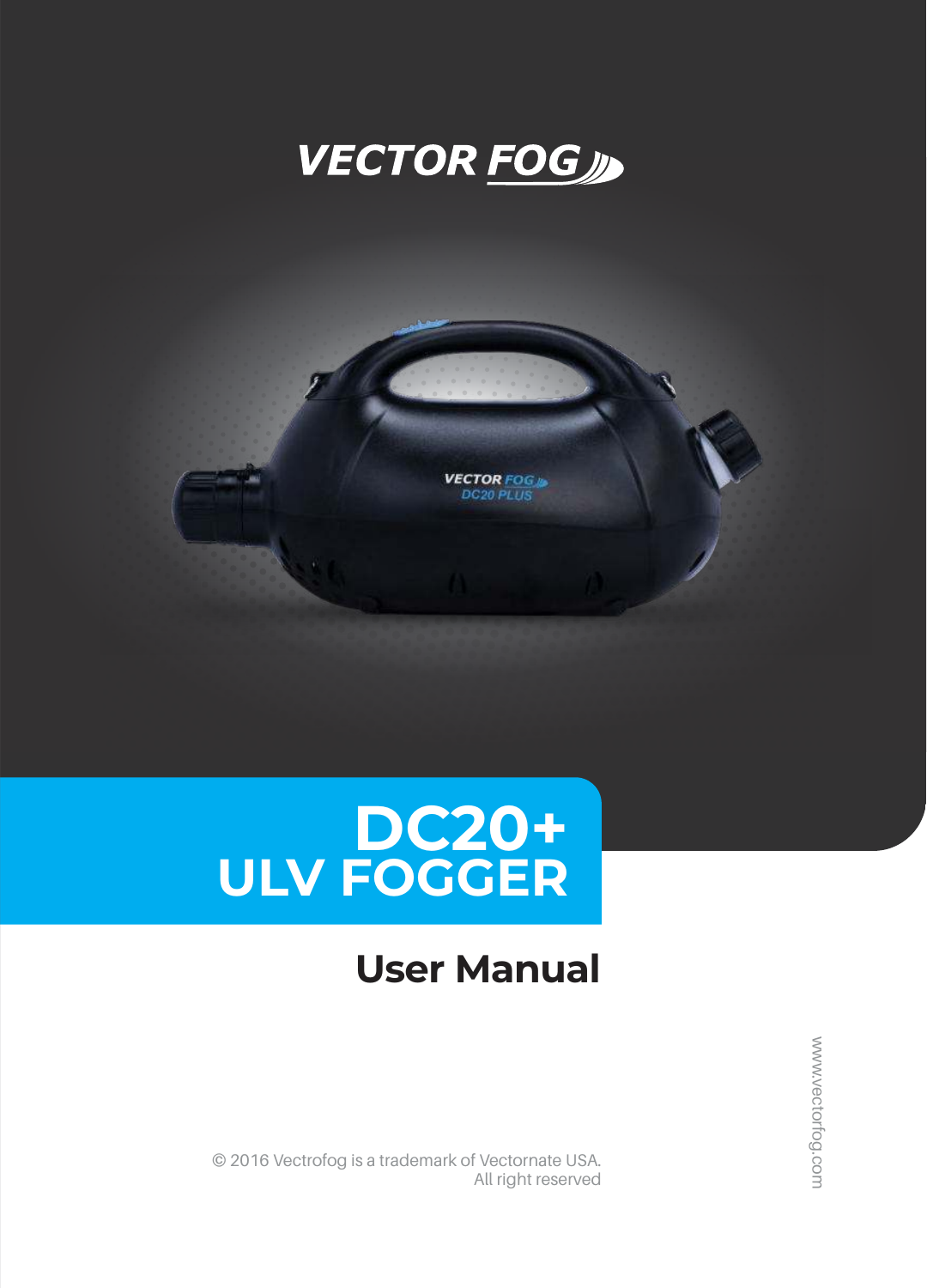## **SAFETY** PRECAUTIONS

- The battery charger is for AC 110V 240V power supply/60Hz. **1** Unplug the charger after the battery is fully charged (green light).
- Do not use any damaged power cord, plug, charger or socket. **2**
- Do not touch the plug, charger or switch with wet hands. **3**
- The charger is not waterproof. Do not use or store this at humid atmosphere **4** or wet places.
- Do not charge or store the machine over 95°F (35°C) or under 50°F (10°C). **5** Do not expose and use the machine over 104°F (40°C).
- Do not drop, heat, cut, or disassemble the machine. **6**
- Do not use the machine close to combustible or inflammable materials. **7**
- When using the machine inside vehicles, secure the position of the machine to **8** prevent electric shocks and chemical teaks.
- Please wear safety equipment (mask, anti-contamination clothing, gloves, etc.) **9** while using noxious material.
- Do not inhale the cold fog generated from the machine. The micro-droplets **10** produced by this machine can float in the air for a long time and are quickly a bsorbed by the lungs. Depending on the chemical being used, this could result in serious injuries or death.
- Only use the designated charger to charge the battery. **11**
- 12 Do not fill in the solution tank while charging the battery.
- Do not disassemble, modify, or alter the charger and the machine. **13** Modifications or alterations will invalidate the warranty.
- Do not lean the machine on its side with chemical inside the tank. **14** This can cause chemical leaks resulting into faulty machine.
- **15** Do not fill the solution tank with powder, viscous liquid and flammable solution such as strong acid, strong alkaline, petrol, etc.
- **16** If the machine or the charger is faulty, please contact the supplier.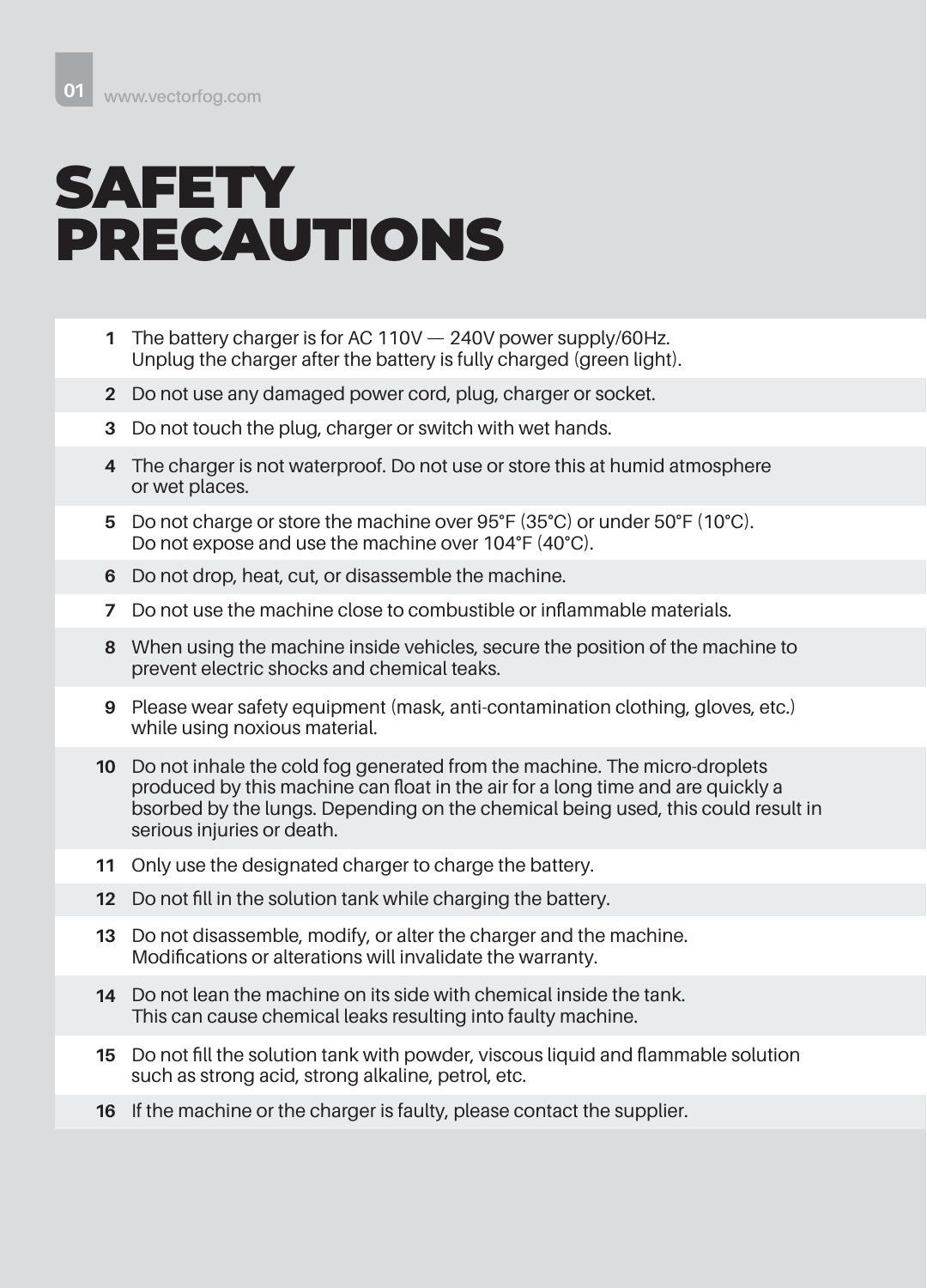## **PRODUCT OVERVIEW**

DC20 PLUS is a cordless motor operated machine that generates cold fog, mist or aerosol formed of tiny droplets known as ultra low volume (ULV). This machine is generally used to apply disinfectants, insecticides, deodorizers, biocides and fungicides. Due to the droplet size produced by this machine (5-50 microns), it is ideal for removing germs, insects, fungi and odors as the cold fog will penetrate each and every hidden corner of the fogged area.

### **SPECIAL FEATURES**

#### **Cordless Machine with Built-in Battery**

Can be operated anywhere without power cord after the battery has been charged.

#### **Special Designed Nozzle**

Specially designed to adjust the droplet size between 5-50 microns while controlling the minimum flow rate to 0.25 LPM.

#### **Solution Compatibility**

Is compatible with different types of solutions such as water, oil, air freshener and others.

#### **Quiet Cordless ULV Fogger**

Generally more quiet than thermal foggers, which is useful in urban areas.

### **MULTIPURPOSE USE**

- Pest control for apartments, flat, houses and building.
- Regular fumigation to prevent Epidemic disease for schools, buses, subways, trains, planes and institutions.
- Removing indoor and outdoor odors for a clean environment.
- Disinfecting animal shelters to eradicate harmful microorganisms.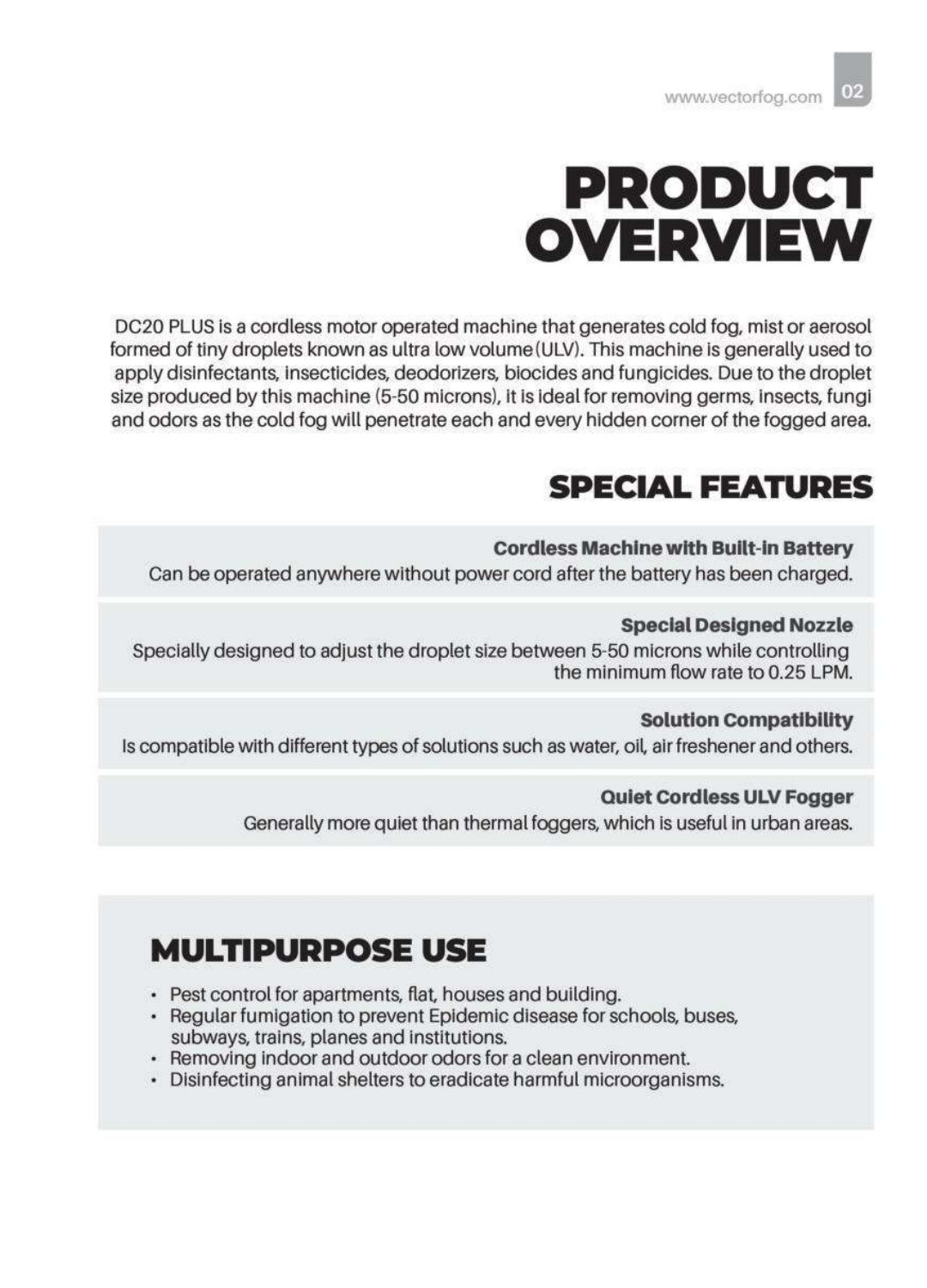# **OPERATION**

### **CHARGING**

- All new machines only come with 30% battery life.
- The battery needs to be fully charged
- Unplug the charger when fully charged.
- When the battery is under 30%, the indicator on the handle turns red.
	- 1 Connect the charger to the power cable.
	- 2 Connect the charger to the charging port on the handle.
	- 3 Plug-in the power cord to the main power supply
	- 4 Battery takes 3 hours to recharge
- 4.1 Red light: Ongoing charge
- 4.2 Green light: Fully charged



### **REMARK**

- + Use the designated charger only.
- + Use the charger for recharging purposes only.
- \* Do not use the machine while recharging.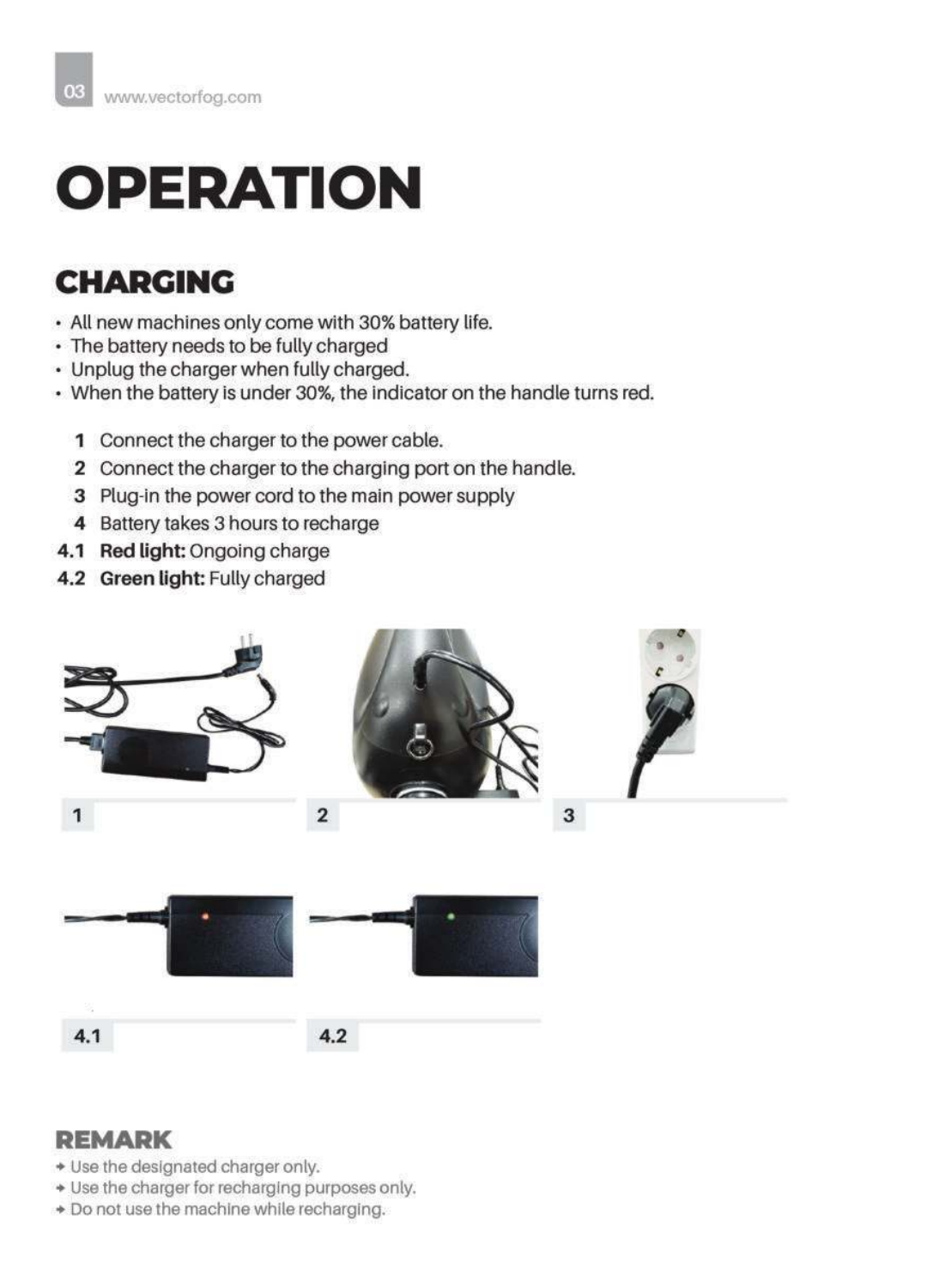## **OPERATION**

### FILLING THE TANK

• Pre-mix the chemicals prior to filling the tank. • Fill the tank with chemical mixture through the solution inlet. • Close the cap of the tank securely to prevent chemical leakage.





#### REMARK

 $\rightarrow$  The tank capacity is only 2 Liters.  $\rightarrow$  Do not fill up the tank with solution while recharging the battery. Do not fill the solution tank with powder, viscous liquid and flammable solution such as strong acid, strong alkaline, petrol, etc.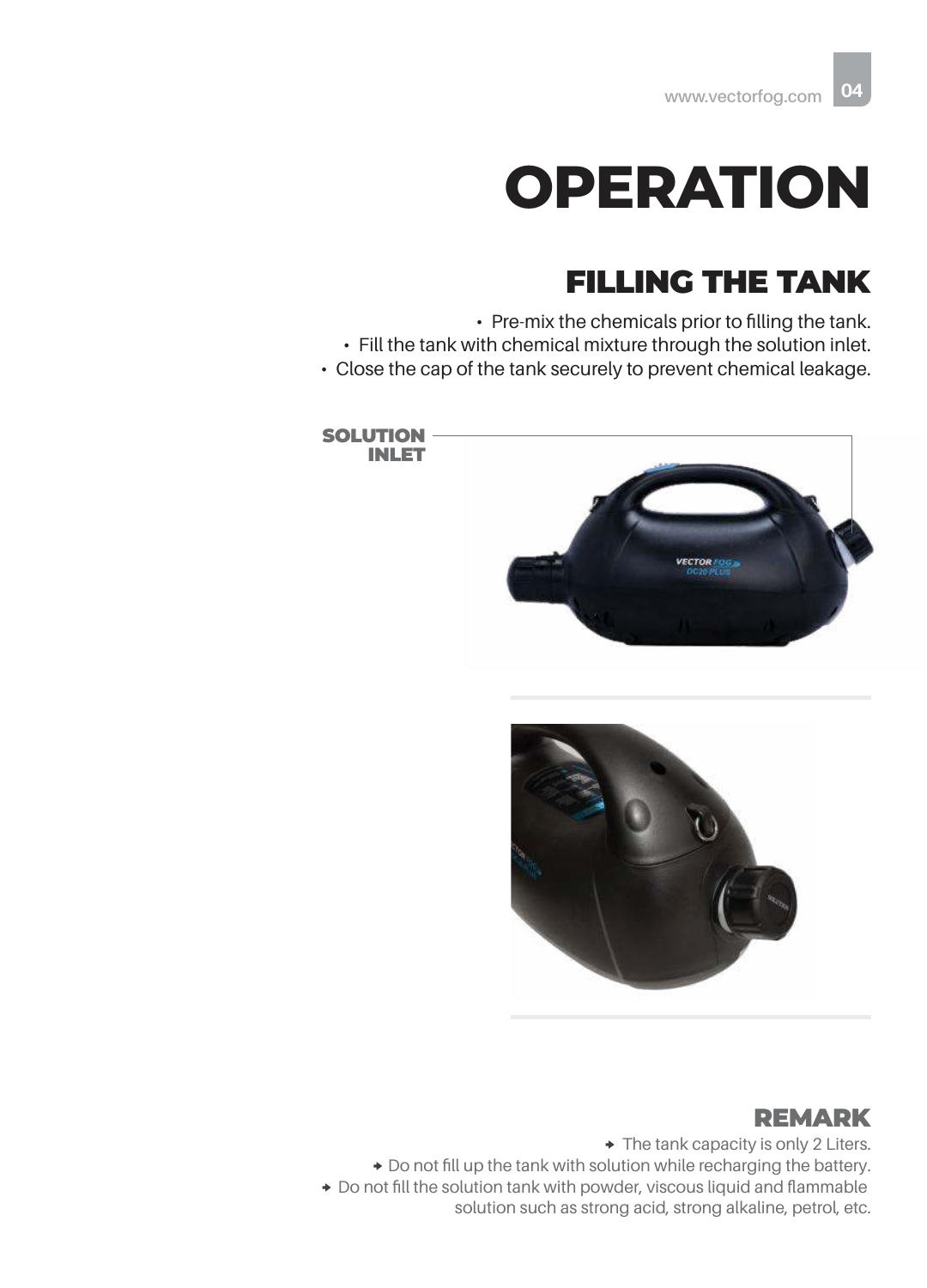## **OPERATING THE UNIT**



Turn on the machine by sliding the switch to the ON position.



Turn off the machine by sliding the swtich to the OFF position.



Adjust the droplet size by turning the nozzle on the front of the machine. Clockwise reduces the droplet size. Anti-clockwise increases it.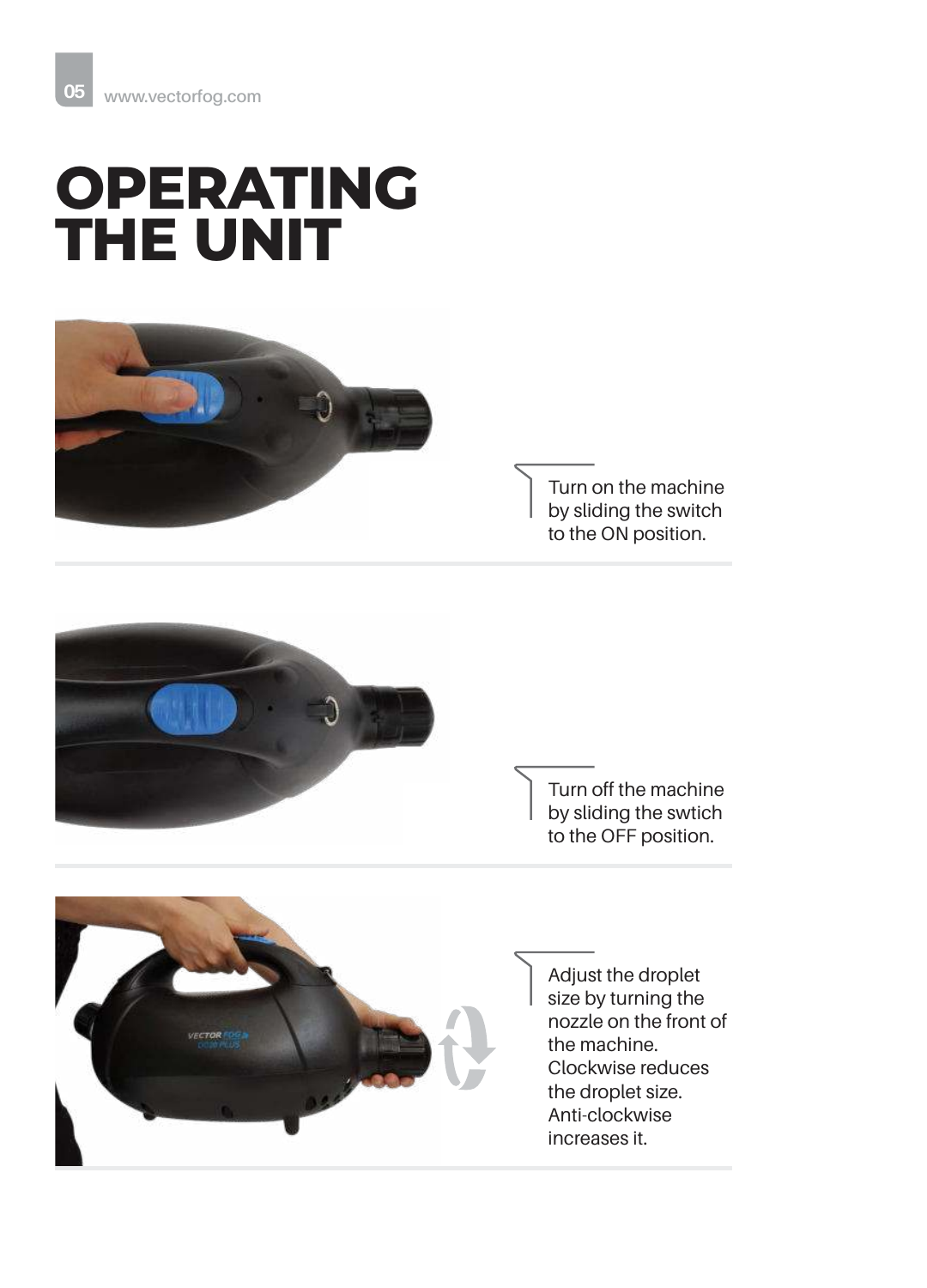

Clean the fogger after every use. This will prolong the life of the machine.

### CLEANUP OF WATER BASED LIQUIDS

STEP A

When fogging is complete, pour any liquid left in the tank to a suitable container using a funnel. Operate the fogger for one minute with the nozzle opened to the largest droplet size setting (anti clockwise). This will get rid of any existing liquid remaining in the fogger's internal tubes.

STEP B

Fill the fogger with some clean water and operate again for one minute. Remove any excess water from the tank.

### CLEANUP OF EMULSIONS

After fogging, begin with "STEP A". Fill the tank with appropriate solvent for the chemical that was used. Operate the machine for 1 minute to flush any residual chemical left inside. Repeat "STEP B". Allow the machine to dry before storing in a safe place.



....... WARNI

Unplug fogger's power cord from the power source before attempting any cleaning or maintenance.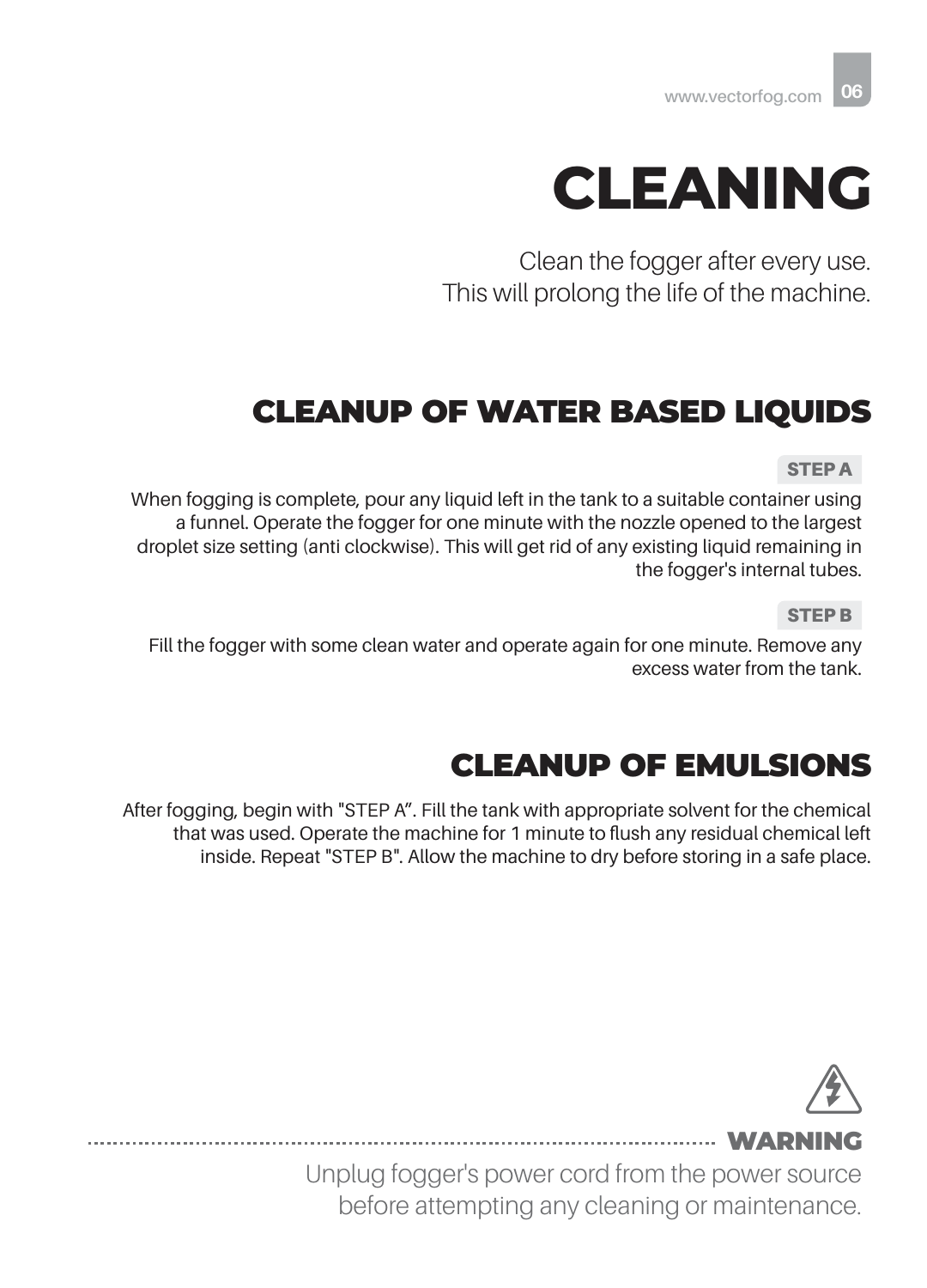# **PRODUCT**













Air-Cap Cap-Nozzle Nozzle-Assy **2 3**

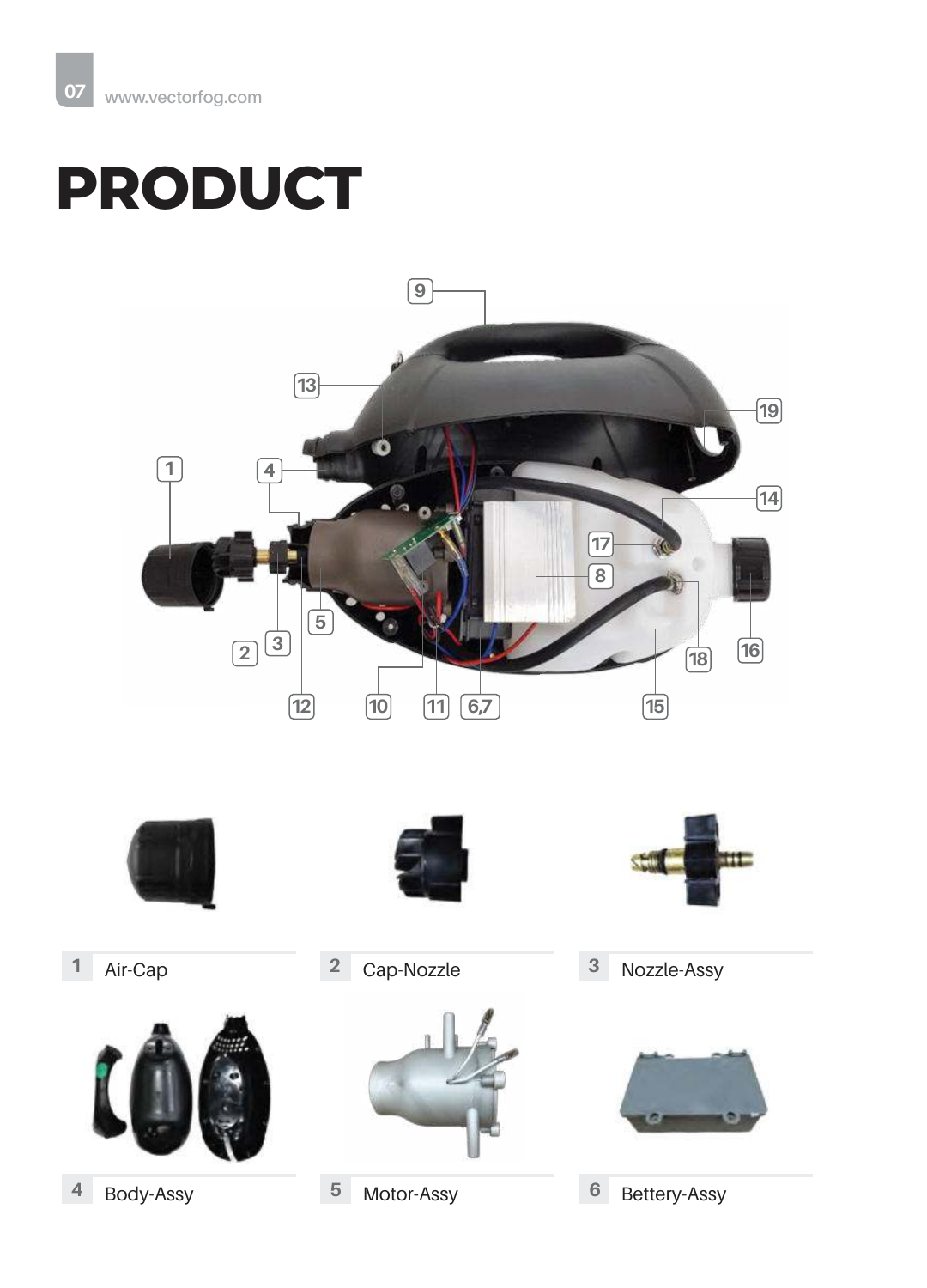## **PRODUCT**

| $\overline{7}$<br>Battery | 8<br>Invertor                | $\boldsymbol{9}$<br>Switch-Assy |
|---------------------------|------------------------------|---------------------------------|
|                           |                              |                                 |
| $10\,$<br>PCB             | 11<br>Switch-PCB             | 12<br>Check Valve               |
|                           |                              |                                 |
| $13$<br>Elbow             | 14<br>Hose                   | 15<br>Tank-Assy                 |
|                           |                              | -34                             |
| $16\,$<br>Tank-Cap        | Air-Nipple<br>$17\,$         | 18 Water-Nipple                 |
|                           |                              |                                 |
| 19<br>Packing             | 20<br><b>Battery Charger</b> | 21<br>Power Cable               |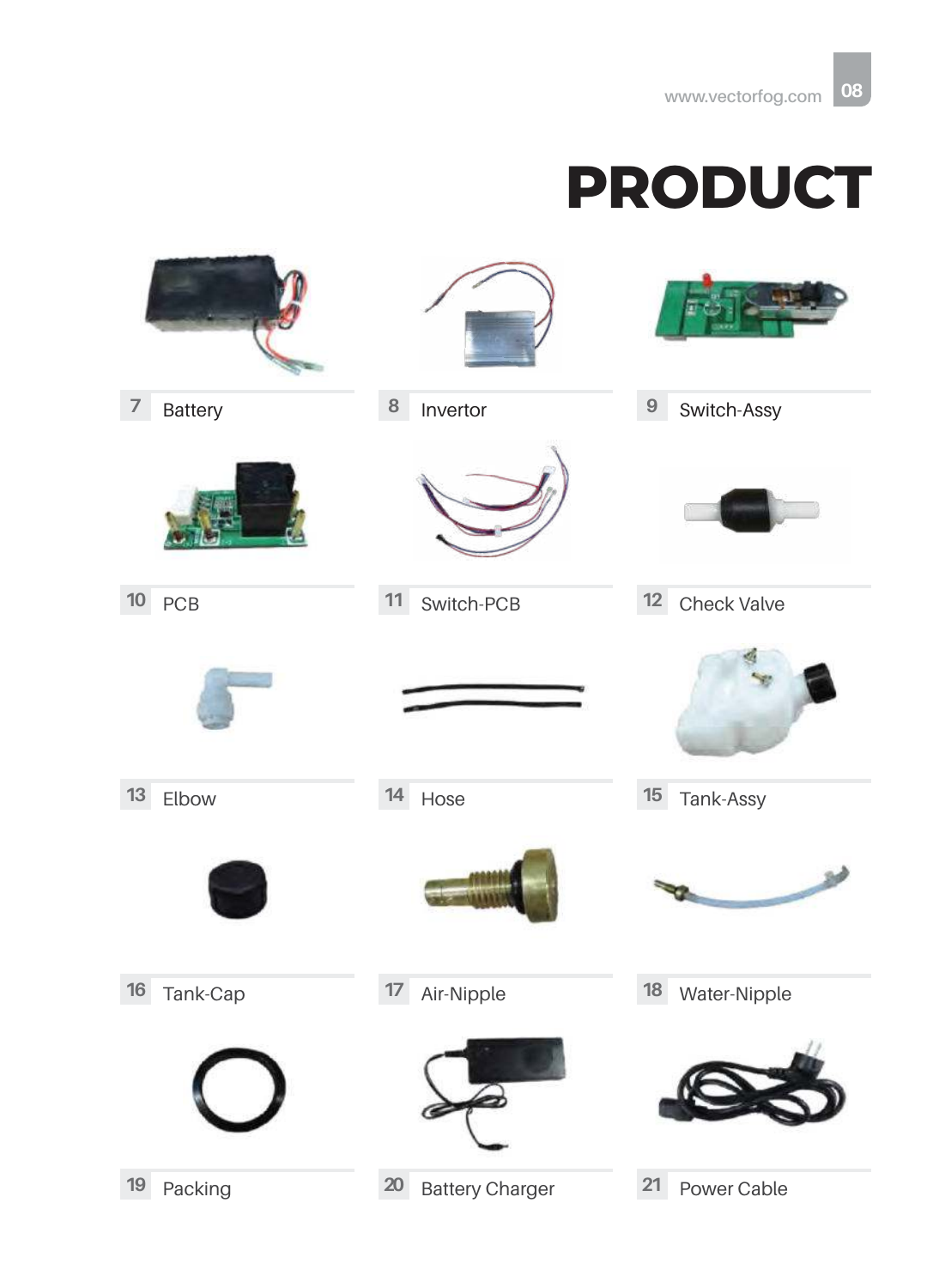# **SPECIFICATIONS**

| Configuration         |                                                 | <b>DC20 PLUS</b>        |
|-----------------------|-------------------------------------------------|-------------------------|
| <b>Specifications</b> | <b>Dimensions</b>                               | 480x200x250mm           |
|                       | <b>Tank Capacity</b>                            | 2L                      |
|                       | Net Weight                                      | 3.2kg                   |
|                       | Nozzle Diameter                                 | 1.50                    |
|                       | <b>Vent Diameter</b>                            | 150                     |
|                       | Air Flow                                        | 100 L/M                 |
|                       | <b>Spray Distance</b>                           | 2-6 meters (Horizontal) |
|                       | <b>Flow Rate</b>                                | 10-20 LPH               |
|                       | <b>Droplet Size</b>                             | 5-50 Microns            |
|                       | Cable                                           | Cordless                |
|                       | <b>Spray Angle</b>                              | 80 Degrees              |
| <b>Motor</b>          | Voltage                                         | 100V                    |
|                       | Motor Wattage                                   | 350W                    |
|                       | <b>RPM</b>                                      | 20,000 RPM              |
| <b>Battery</b>        | Voltage                                         | 21.6V                   |
|                       | Capacity                                        | 5,700mAh                |
|                       | Continuous fogging time<br>(when fully charged) | 45 minutes              |
| Charger               | <b>Input Voltage</b>                            | 110-240V, 50-60Hz       |
|                       | <b>Output Voltage</b>                           | 25.2V                   |
|                       | Current (I)                                     | 2.5A                    |
|                       | <b>Charging Time</b>                            | $2.5 - 3$ hrs           |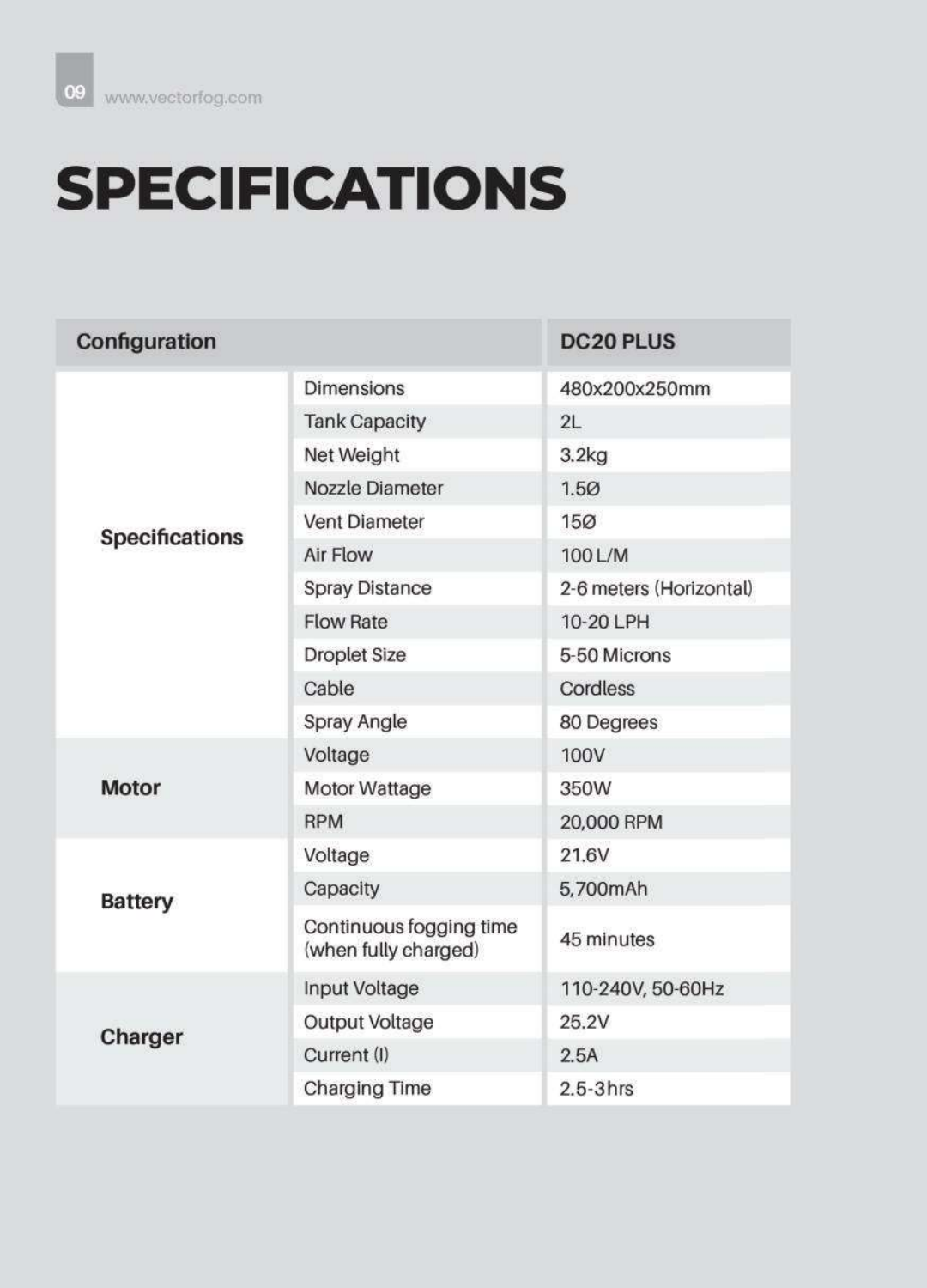

## **PRODUCT GUARANTEE**

This product is guaranteed for twelve months from the date of original purchase. Any defect that arises due to faulty materials or workmanship will either be replaced or repaired during this period by the seller or authorized distributor from whom you purchased the unit. Transportation charges or duties shall be borne by Purchaser.

#### The guarantee is subject to the following provisions:

 The guarantee does not cover normal wear, accidental damage, misuse, damage or used for a purpose for which is not designed; altered in any way; or subjected to any but the specified voltage if applicable.

• The product must be operated only by trained and skilled personnel and it must be correctly handled and operated in accordance with the instructions contained in this manual. The functional safety of the unit (e.g. by trial fogging with water) must be checked before putting the unit in operation. Any loose or leaking valves or lines should be repaired and fixed. If functional safety is not ensured, do not put the unit into operation.

 The guarantee will be rendered invalided if the product is re-sold, fitted with non-original spare parts or damaged by inexpert repair.

 Chemical solutions must be officially approved for the intended application and the material safety data sheet of the chemical solution should be revised prior to operation. Oxygen and chlorine releasing chemicals (e.g. peroxides) and other acids should only be used with approved acid resistant equipment models. If not approved for acid resistance a Ph-value should be limited from 4,5-8,5. After use, fog with some clean water for about 3 minutes to remove any chemicals still left in the system. Ensure all the water is used up and the machine is dried prior to storage. Damage caused by corrosion due to humidity by wrongful storage will invalidate this guarantee

 Any formation of aerosols or fogs from flammable substances or acids releasing oxygen and a mixture with air and/or dust always involves the risk of fire or explosion if there is a source of ignition. Observe the explosion limit of a pesticide and avoid over dosage accordingly. Only use non-inflammable liquids (without a flash point) for treatments in rooms where a dust explosion hazard exists. Unit is not explosion proof.

 Operators owe a duty of care to prevent unreasonable risk of harm or injury. Operators should not fog towards hot surfaces or electric cables nor fog in rooms with a temperature exceeding 35°C. Only treat closed rooms. Position the unit in a safe and upright position with the hand piece hooked or carry it with the strap over your shoulder. In case of stationary use, do not leave the unit unattended. Secure treated rooms against unauthorized access (i. e. provide warnings outside). Always keep treated rooms closed and eliminate leakages. Ventilate treated rooms sufficiently before re-using them. If the machine stops fogging unintentionally, close the gas valve immediately and turn the chemical supply valve off (dripping of chemical may occur)

 Specifications are subject to change without notice. The manufacturer disclaims any liability for the incidental or consequential damages. The guarantee is in addition to, and does not diminish your statutory or legal rights. In the event of a problem with the product within the guarantee period call the **Customer Helpline: (UK)+44 (0)203 808 5797 I (KOREA) +82 (0)70 4694 2489 I (US) +1 844 780 6711**